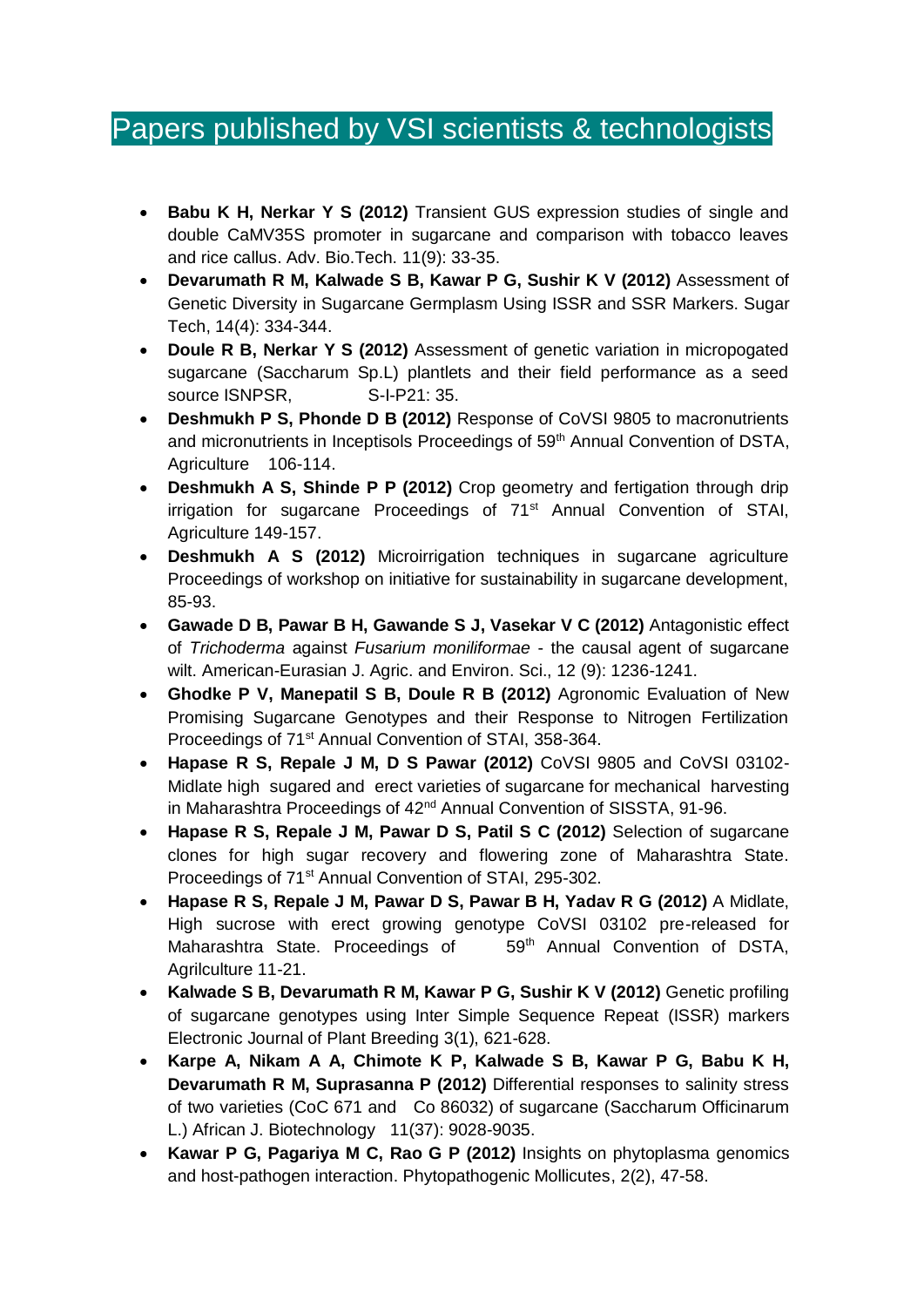- **Kalwade S B, Devarumath R M, Ahuja A V, Daf S N (2012)** The Role of Micro RNA and its Modulation in Diseases and Drug Response: The Spark in Bioscience International Journal of Research in Biomedicine and Biotechnology 2(1), 1-7
- **Kale Ravindra (2013)** Development of chloroplast transformation system in sugarcane (Co86032) by using particle Bombardment. Central Food Technological Research Institute (CFTRI)
- **Pawar, D S, Hapase R S, Repale J M, (2012)** Evaluation of mid late maturing sugarcane genotypes at VSI, Pune. ISNPSR, S-III-P27 137.
- **Pagariya M C, Devarumath R M, Kawar P G (2012)** Biochemical estimations and identification of differentially expressed candidate genes in salt stressed sugarcane Plant Science 184: 1-13
- **Phonde D B, Deshmukh P S (2012)** Advances in soil fertility and nutrient management for improving sugarcane productivity Bharatiya Sugar. January 2012 13-21.
- **Phonde, D B, More S S, Deshmukh P S (2012)** Evaluation of different modules of integrated nutrient management in sugarcane for sustainable productivity Bharatiya Sugar. July 2012 19-24.
- **Phonde D B (2013)** A Review on fertigation technique for increasing fertilizer use efficiency and sugarcane productivity, Indian Sugar, LXII, (05), 44-54.
- **Pawar B H, Vasekar V C, Hapase R S, Gawade D B (2012)** Evaluation of genotypes/ varieties to smut disease under artificial disease condition Proceedings of 71<sup>st</sup> Annual Convention of STAI, 336 - 340.
- **Repale J M, Hapase R S, Pawar VN, Pawar D S, Patil S C (2012)** Evaluation of new Sugarcane genotypes in South zone of Maharashtra Proceedings of 42<sup>nd</sup> Annual Convention of SISSTA, 129-134.
- **Repale J M, Hapase R S, Pawar D S, Pawar M W (2012)** Yield and sucrose characteristics of newly developed sugarcane genotypes under test at VSI Proceedings of 71<sup>st</sup> Annual Convention of STAI, 21-31.
- **Repale J M, Hapase R S, Pawar D S (2012)** Estimating family performance of sugarcane crosses in high recovery and flowering zone of Maharashtra State ISNPSR, S-I-P20, 34.
- **Shinde P P, Deshmukh A S (2012)** Raingun sprinkler irrigation an advance technology of water management for sugarcane Proceedings of 71<sup>st</sup> Annual Convention of STAI, Agriculture 143-148.
- **Shinde P P, Deshmukh A S (2012)** Lady's finger- a profitable intercrop in suru sugarcane under rain gun sprinkler irrigation Proceedings of 59<sup>th</sup> Annual Convention of DSTA, A 182-186.
- **Shinde P P, Deshmukh A S, Repale J M (2012)** Varietal evaluation under drip irrigation for sugarcane Proceedings of 42<sup>nd</sup> Annual Convention of SISSTA, 47-50.
- **Shinde P P (2013)** Water and fertilizer management for drip irrigation in sugarcane Proceedings of joint seminar organized by SISSTA and Shri. Hiranyakeshi SSK, 59-64.
- **Takalkar B J, Pawar B H (2012)** World Sugar Scenario, constraints before sugar industry and strategies for improving sugarcane and sugar yields Bharatiya Sugar, May 2012: 11-15.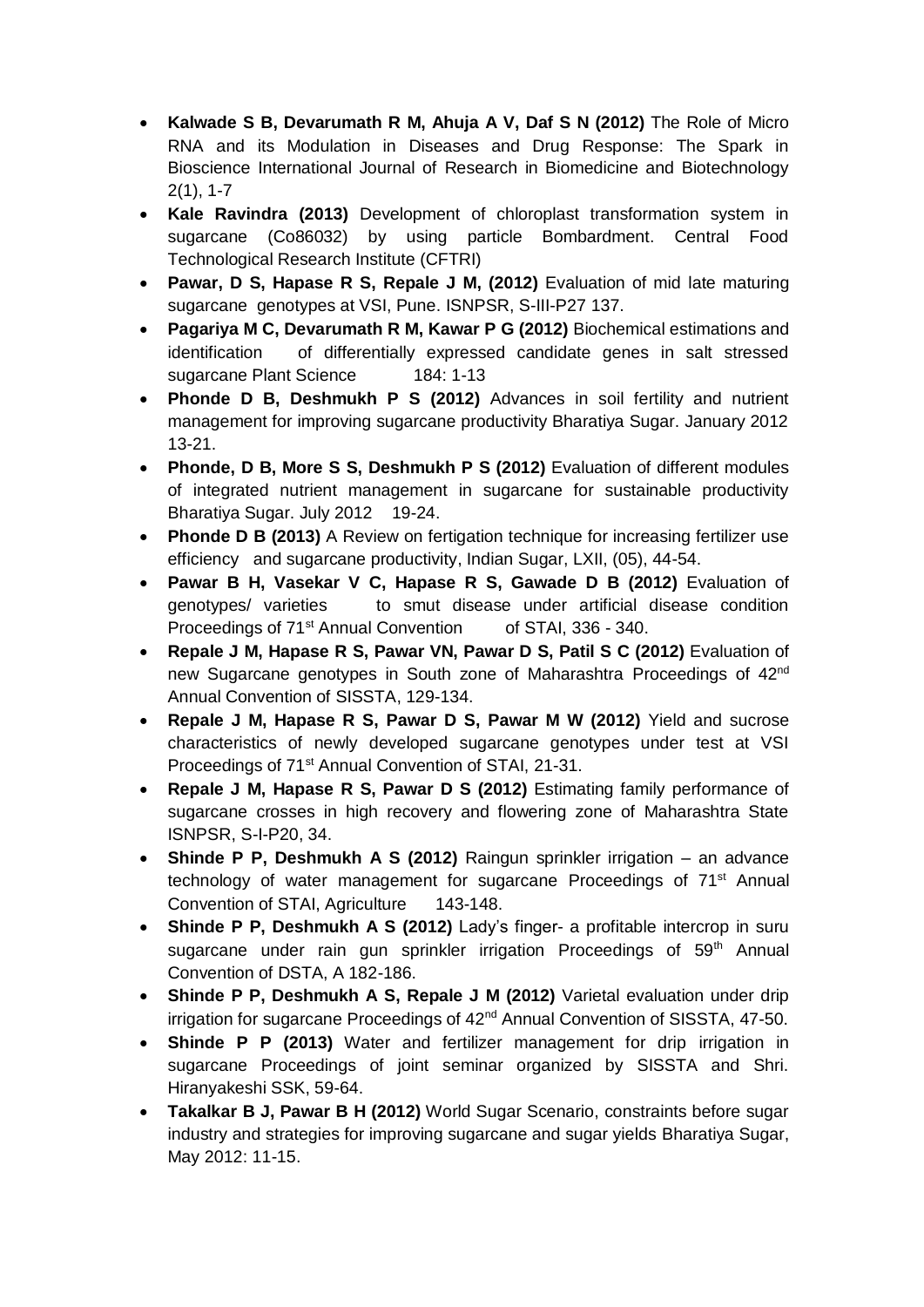- **Takalkar B J, Pawar B H (2012)** Study of sugarcane seasonal planting and varietal change and its effect on cane yield and sugar recovery in Maharashtra Proceedings of 71<sup>st</sup> Annual Convention of STAI, Agriculture 385-394.
- **Dani R V, Bhosale R N (2012)** Rapid and automatic analytical method for sucrose base cane payment Proceedings of 71<sup>st</sup> Annual Convention of STAI, 31-42.
- **Sidanale V P, Dalvi L S, Dani R V (2012)** Use of new biocide for sugar industry Proceedings of 71<sup>st</sup> Annual Convention of STAI, 89-101.
- **Dani R V, Bhosale R N (2012)** Simple and rapid method of sugar cane analysis Proceedings of 42<sup>nd</sup> Annual Convention of SISSTA, 281-286.
- **Dani R V, Sidanale V P, Dalvi L S, Jadhav P D (2012)** Production of low colored plantation white sugar case studies in season 2011-12 Proceedings of 42<sup>nd</sup> Annual Convention of SISSTA, 271-280.
- **Dani R V, Bhosale R N, Shinde Vishwajit, Genge K B, Jadhav P D (2012)** A study on effect of sugarcane verities on quality of plantation white sugar Proceedings of 59<sup>th</sup> Annual Convention of DSTA, M1-9.
- **Dani R V, Bhosale R N (2012)** Application of FT-NIR for rapid analysis of sugarcane in Indian sugar industry Proceedings of 59<sup>th</sup> Annual Convention of DSTA, M53-60.
- **Londhe M B, Shetti R K, Deshpande S V (2012)** Waste heat recovery system for film type sulphur burner Proceedings of 59<sup>th</sup> Annual Convention of DSTA, M73-78.
- **Sidanale V P, Dalvi L S, Dani R V (2012)** Application of chlorine di-oxide base biocide in sugar industry Proceedings of 59<sup>th</sup> Annual Convention of DSTA, M61-72.
- **Dani R V, Londhe M B, Chandgude R A (2012)** Prospects of use of surface condensers in Indian sugar industry Proceedings of 42nd Annual Convention of SISSTA.
- **Patil K Cane Diffuser - An Energy efficient option for cane juice extraction (2012)** Proceedings of 71st Annual Convention of STAI, 3-14.
- **Shital Giramkar, Suresh Jagtap, Ms. Narkhede, Saurabh Mukhopadhyay, Gauri Ligade, Shrikant Takle, Sanjay Patil, Omkar Kulkarni (2012)** Effect of pre-sterilization on physicochemical parameters and in vitro free radical scavenging potential of Saraswatarishta Journal of Pharmacy Research, 5(5), 2657-2663.
- **Prashant Bhondave, Raghunath Burase, Shrikant Takale, Anant Paradkar, Sanjay Patil, Kakasaheb Mahadik, Abhay Harsulkar (2013)** Yeast consortium isolated from Woodfordia fruticosa flowers proved to be instrumental for traditional Ayurvedic fermentation International Journal of Pharmaceutical and Biomedical Research, 4(1), 37-45.

l,